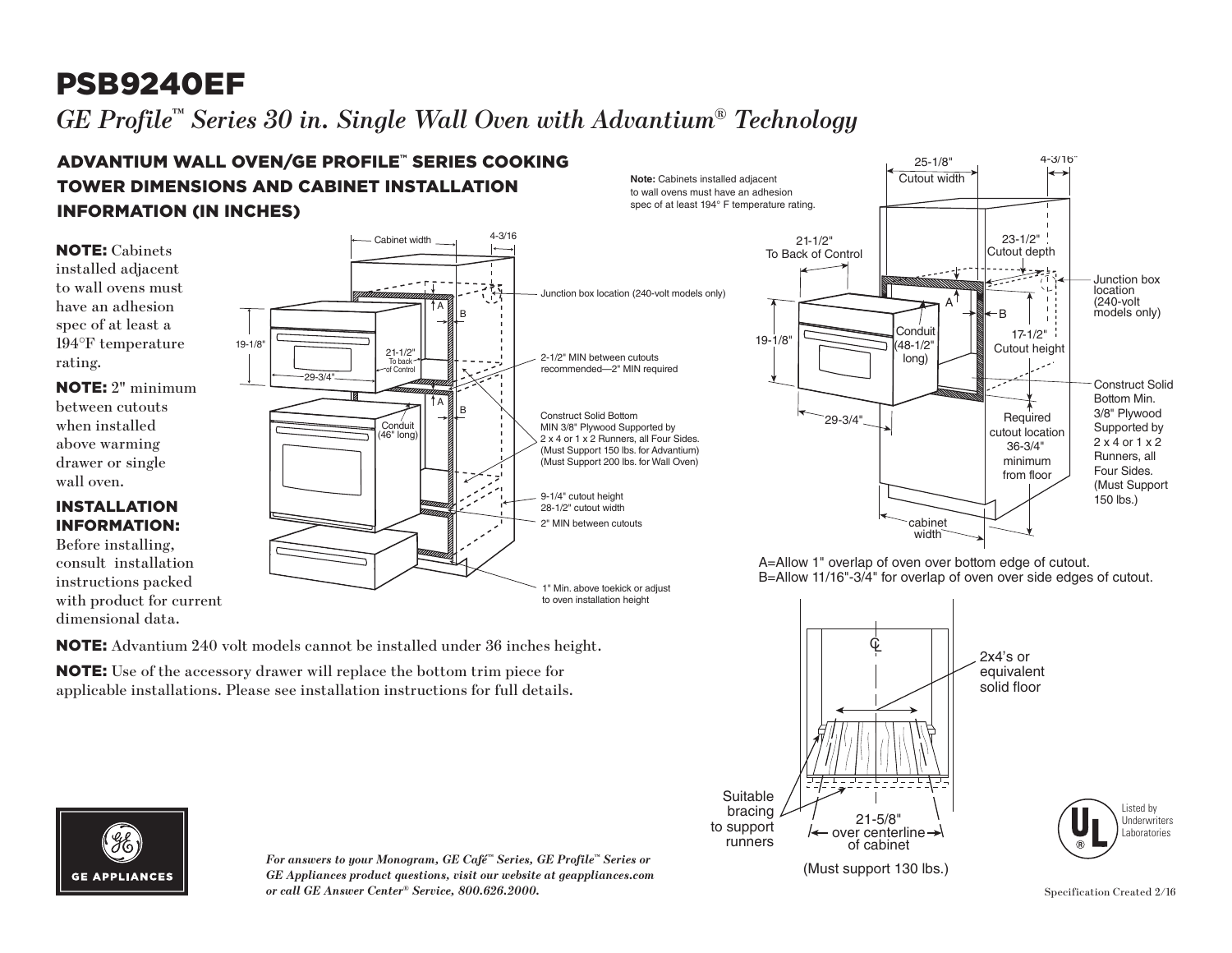# PSB9240EF

*GE Profile™ Series 30 in. Single Wall Oven with Advantium® Technology*

Construct Base Min. 3/8" Plywood Supported by 2x4 or 2x2 Runners all Four Sides

25-1/4" Min.

21"

 $\overline{\mathbf{f}}$ 

5" min. from floor  $1<sup>n</sup>$  min. above toekick

## PREPARATION WITH AN ACCESSORY DRAWER

PREPARE THE OPENING: The Advantium 240V can be installed in combination with other GE/Monogram appliances. Always follow each product's Installation Instructions to compete the installation.

SINGLE OVEN INSTALLATION: Order a 30" wide single oven cabinet or cut the opening in a wall to the dimensions shown.  $30''$   $23-1/2''$ 

\* For existing cutouts, a maximum width of 28-1/2" is acceptable. If the opening is slightly wider, secure a furring strip on each side of the cutout for securing the oven.

- Always maintain 36-3/4" minimum height from the floor to the cutout in any single or combined installation.

- Allow 3/4" to 2-1/8" case

trim overlap on the sides and 7/8" overlap on the bottom of the opening for all models. The amount of overlap on the sides depends on the actual cutout width. Allow 1-1/4" case trim overlap on the top for models PSB9240 and for models ZSC2200, ZSC2201 and ZSC2202.

- Oven overlaps will conceal cut edges on all sides of the opening.





When installed over a single oven or a warming drawer, allow at least 2" between the two openings. This separation will provide clearance for bottom overlap of the Advantium 240V and the other appliance overlaps.

Construct a solid oven floor of 3/8" min. thick plywood supported by 2 x 4 or 2 x 2 runners on all sides.

mounted, flush with the bottom edge of the cutout. - the support must be level and rigidly



\* For existing cutouts, a maximum width of 28-1/2" is acceptable. If the opening is slightly wider, secure a furring strip on each side of the cutout for securing the oven.

NOTE: Additional clearances between the cutouts may be required. Check to be sure the oven supports above the Warming Drawer location do not obstruct the required interior depth and height. See Warming Drawer installation instructions for details.

#### INSTALLATION OVER A GE/ MONOGRAM OVEN AND WARMING DRAWER:



\* For existing cutouts, a maximum width of 28-1/2" is acceptable. If the opening is slightly wider, secure a furring strip on each side of the cutout for securing the oven.

NOTE: Additional clearances between the cutouts may be required. Check to be sure the oven supports above the Warming Drawer location do not obstruct the required interior depth and height. See Warming Drawer installation instructions for details.

CAUTION: For personal safety, the mounting surface must be capable of supporting the cabinet load, in addition to the added weight of this approximate 80-pound oven and 30-pound drawer, plus additional oven loads of up to 50 pounds or a total weight of 160 pounds.